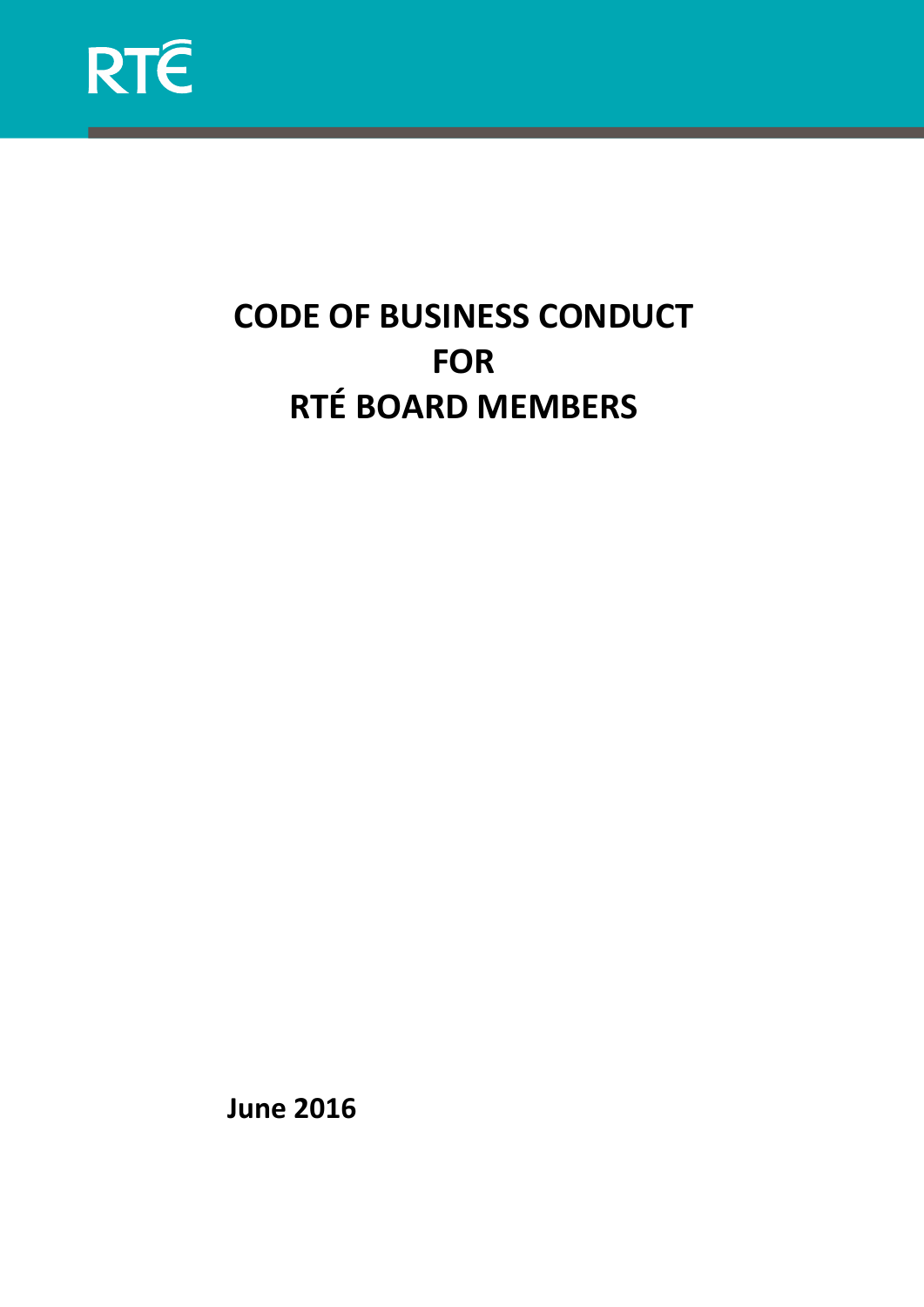# 1. INTRODUCTION

## 1.1 Objectives

The objectives of this Code of Business Conduct are to:

- establish an agreed set of ethical principles;
- promote and maintain confidence and trust in RTÉ, including the protection of the good name and reputation of RTÉ and its Board members; and
- assist in preventing the development of unethical practices.

#### 1.2 Guiding Principles

- (i) This Code of Business Conduct is intended to steer the conduct of Board members as they carry out their duties as Board members, both internally and externally to RTÉ. This code, along with the RTÉ Code of Business Conduct for Employees, will be instrumental in promoting the organisation's reputation and inspiring public confidence in how RTÉ conducts its affairs, whilst also helping to create a culture of excellence through a continuous demonstration by RTÉ of its commitment to ethical behaviour.
- (ii) Board members should always act fairly, in good faith and in an impartial way to meet the objectives of RTÉ. Board members will ensure that nothing they do or say should ever weaken RTÉ and its Board members. Board members will avoid publicly criticising the Board. A Board member will not take any action (directly or indirectly) against RTÉ.
- (iii) RTÉ's ability to live up to its commitments and ethical standards is directly dependent on the day-to-day choices and actions of each individual, be they Board members or staff members. These choices should be based on a belief in the principles of integrity, honesty and fairness in the conduct of RTÉ business.
- (iv) This Code describes the conduct expected of Board members in the performance of their activities on behalf of RTÉ. It is incumbent on each Board member, both individually and collectively, to do his or her best to live by the standard of business outlined in this Code of Business Conduct. Each Board member must also strive to support all commitments that RTÉ has made to conduct business in an honest and ethical manner.

## 1.3 Board Members and Duty of Care

- (i) Board members have a general duty of care to RTÉ and its subsidiaries. This duty of care encompasses the exercise of their powers in good faith and in the interest of RTÉ as a whole, the diligent performance of duties, the appropriate use of RTÉ facilities and services, and honest dealings with third parties on RTÉ's behalf.
- (ii) Board members are obliged to comply with all laws and regulations applicable to RTÉ's activities and its places of business.
- (i) Board members should act with integrity at all times and must never engage in fraudulent activity of any kind.

## 1.4 Policy Approach

- (i) The RTÉ Board and subsidiaries of RTÉ fully subscribe to the Code of Practice for the Governance of State Bodies adopted by Government in June 2009.
- (ii) Board members are expected to be conversant with this Code of Conduct and the various policies and procedures governing RTÉ's activities, business and financial transactions.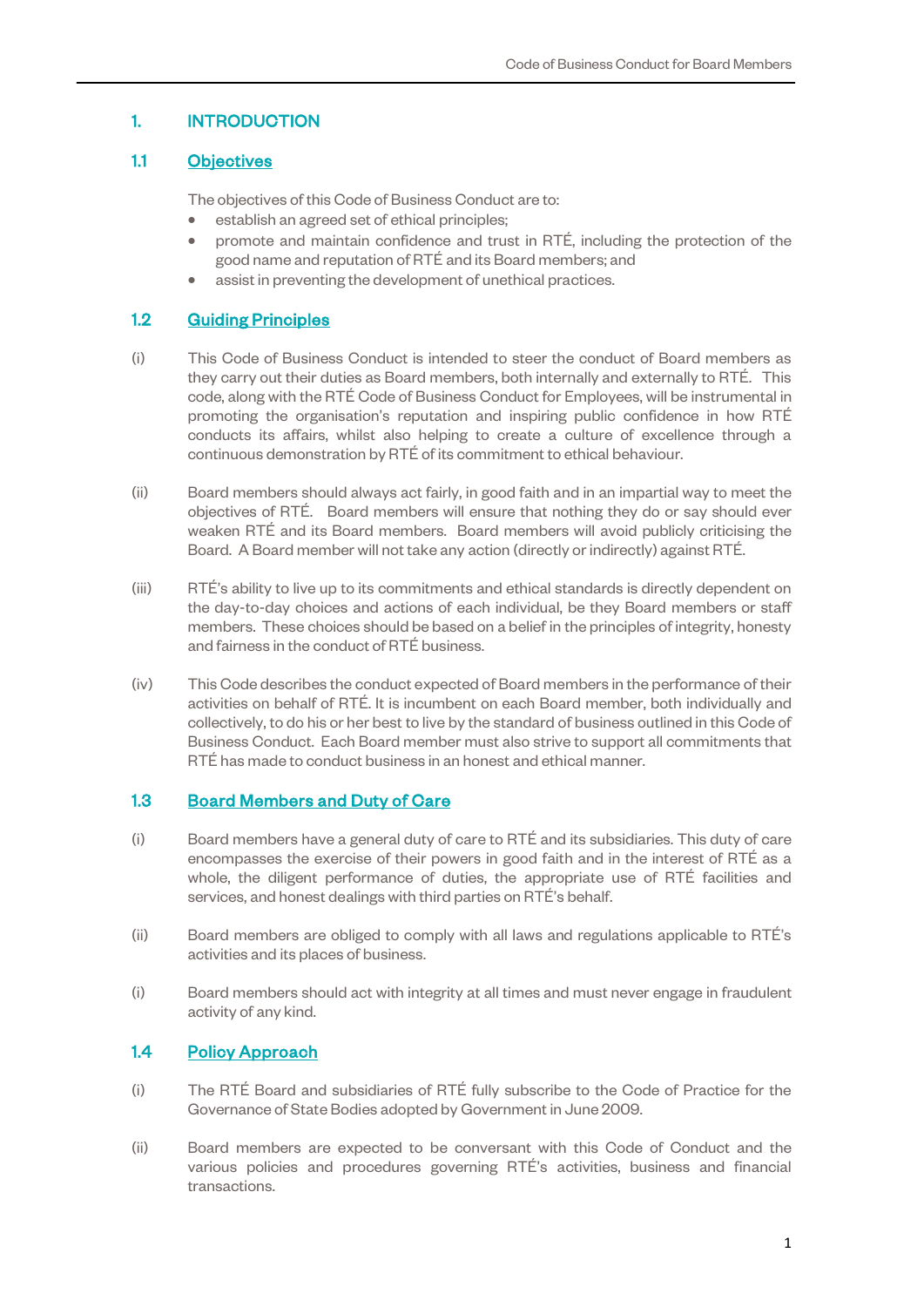# 2. PROTECTING CONFIDENTIAL INFORMATION

# 2.1 RTÉ Proprietary and Copyright Information

RTÉ's propriety information is any information owned by the organisation, much of which is confidential. This information may be subject to patent, copyright or other intellectual property rights and includes (but not limited to) technical information, creative information, scheduling information, business plans and projections, marketing plans, financial data and personnel information. Therefore, Board members who have, or gain access to, RTÉ proprietary and confidential information must take every precaution to keep this information confidential and prior permission must be sought, and approved by the Board or its Chair, prior to disclosing information externally.

In the event that Board members cease being members of the Board for any reason, all property, including documents and media which contain RTÉ propriety information must be returned to the RTÉ Group Secretary. If not returned, the former Board member is required to confirm to the RTÉ Group Secretary that all property, including documents and media which contain RTÉ propriety information, have been disposed of in an appropriate manner. Any requests by former Board members for access to previous Board papers should be directed to the RTÉ Group Secretary in the first instance. After membership of the Board ceases, a strict duty of confidentiality remains.

## 2.2 Acquiring Information about others

- (i) The receipt of sensitive business, creative, financial, schedule, production or technical information from competitors or other industry organisations carries significant risks.
- (ii) If Board members receive, in the course of their duties as members of the Board, another party's propriety information, they must proceed with caution to prevent any accusations that RTÉ misappropriated or misused the information. The use of any such information for personal advantage is prohibited.

## 2.3 Communicating Information to the Public

(i) It is essential that where circumstances dictate, certain information must remain confidential. This will be necessary in the context of protecting RTÉ's competitive position and to comply with applicable agreements and laws.

## 3. PERSONAL AND PUBLIC ACTIVITIES OF BOARD MEMBERS

It is entirely appropriate that Board members will become involved in personal and public activities outside of their RTÉ duties, whenever it is consistent with the organisation's public service obligations.

## 3.1 Impartiality

- (i) Whilst RTÉ respects the rights of individual Board members to participate in personal and public activities outside RTÉ, these activities must be consistent with RTÉ's obligation of impartiality. Personal and public activities which are likely to compromise RTÉ's impartiality as a public service media organisation, or undermine public confidence in the organisation, are inconsistent with a continuing role as a Board member.
- (ii) It is incumbent on Board members to ensure that unfair advantage is not taken, and could not reasonably be implied to be taken, of their connection with RTÉ, and to ensure that no undesirable publicity is drawn to RTÉ resulting from their engagement in such outside activities. This is particularly relevant where the individual is involved in high profile,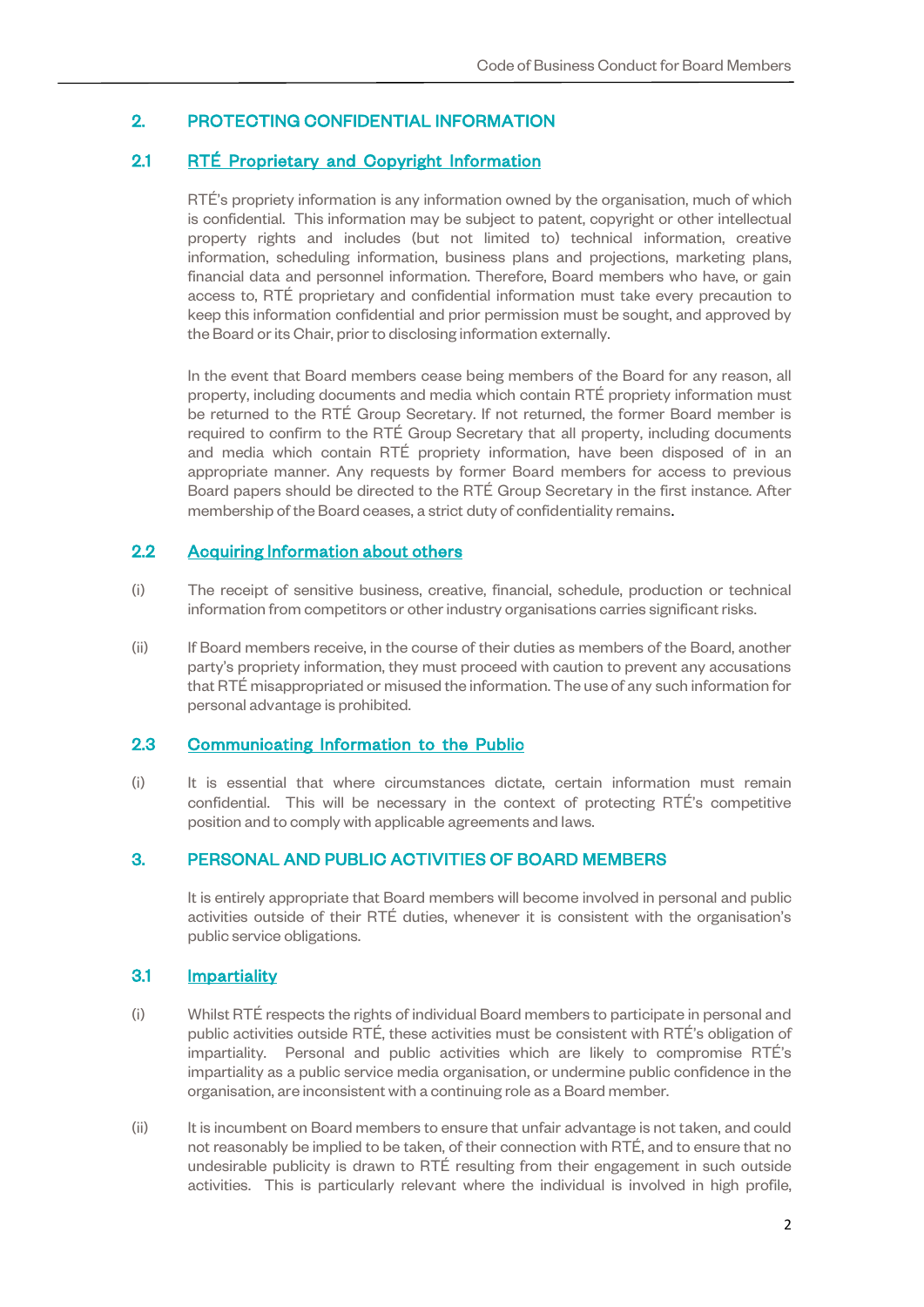political or controversial activities and has, at the same time, access to sensitive broadcasting areas within RTÉ. Board members involved in such activities must ensure that this does not lead to a situation in which the public confidence in the impartiality of RTÉ is undermined.

## 3.2 Access to Media

- (i) RTÉ Board members are also citizens of this democracy and have the normal civic rights vis-á-vis expressing their views in public. There are occasions, however, when these rights have to be tempered by duties imposed by membership of a statutory body such as RTÉ.
- (ii) In matters relating to broadcasting, the goal of all Board members must be to facilitate, never hinder, the ability of the Board to fulfil its mission. Clearly, there can be occasions when engagement with the media in public debate is not only inappropriate, but possibly damaging to the credibility of the Board and therefore to its effectiveness as an advocate of public service broadcasting.
- (iii) This Board must control, carefully and thoughtfully, how it communicates to the different groups in Irish society which are affected by its deliberations: radio, television and online audiences; RTÉ employees; politicians and civil servants; other media groupings, including newspapers and advertising agencies; trade unions etc. What, how and when the Board communicates with them should be regulated where possible by the Board and coordinated by the Chair.
- (iv) Some interpretation is needed as to what topics are consistent with the need to speak with one voice and therefore avoid carrying Board internal debates into the public media. Clearly, some issues related to broadcasting could not be described as at all "live" at this point in time (e.g. matters of broadcasting history, broadcasting in other parts of the world) but many issues are "live", either in the sense that they are actively on the Board rolling agenda or could arrive on its agenda very quickly, or have industrial relations implications within the organisation.
- (v) A judgement has to be made as to what is a "live" issue and the Chair must be responsible for this. The Chair should normally be the conduit between the Board and the media, but may want to delegate this duty at times to another member.

Full co-operation with this procedure is needed so that the Board can properly utilise the power vested in it to act in the public interest in developing broadcasting in Ireland.

## 3.3 Relationships with suppliers

Board members have a duty to maintain the reputation of RTÉ through fair, open and consistent dealing with suppliers. The rules governing this area are set out in the Public Procurement Guidelines published by the Department of Finance and the EU Directive 2014/24/EU: 'Procurement procedures of public bodies'. In general, Board members do not have a direct involvement in the Procurement process.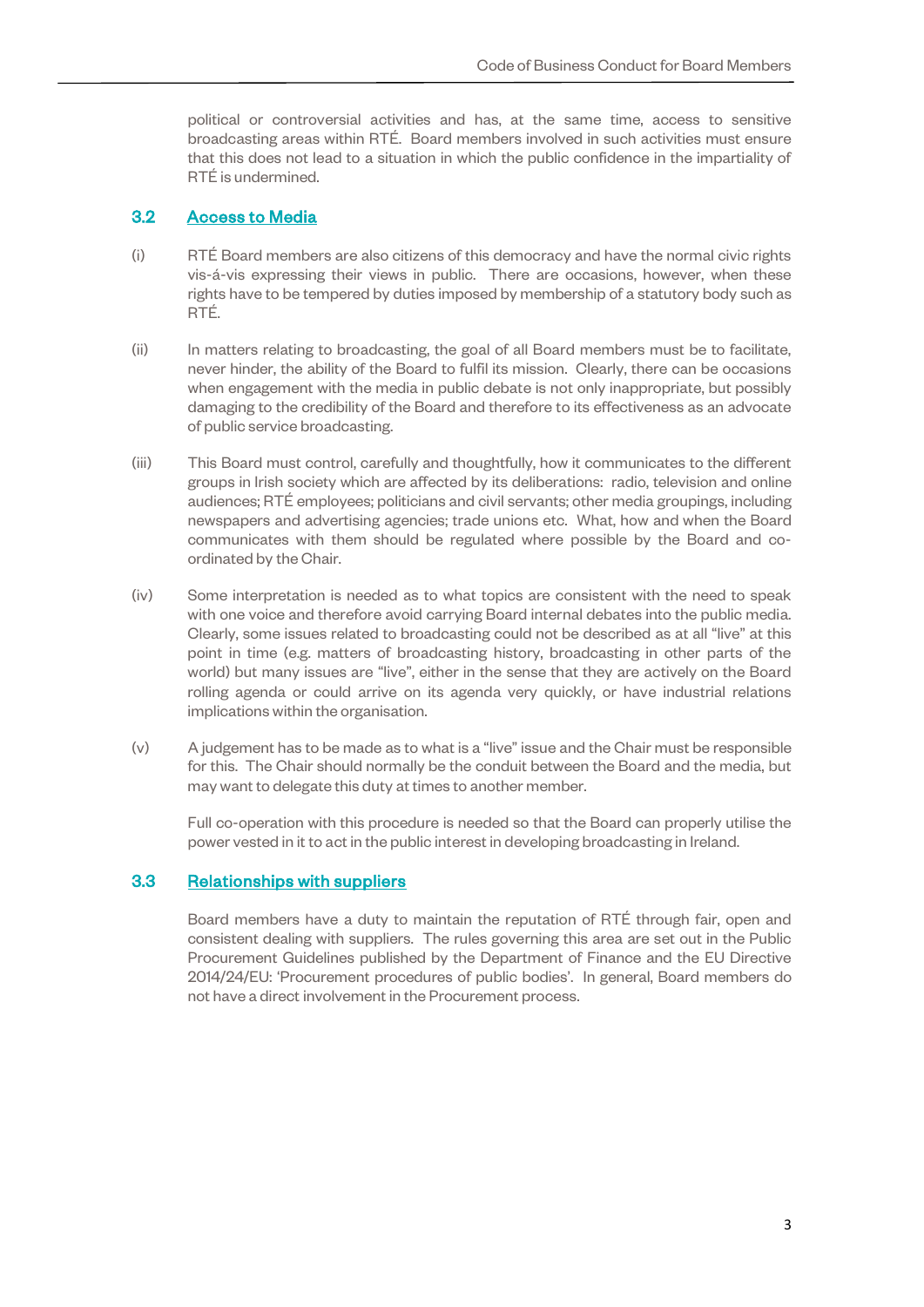# 4. FINANCIAL MATTERS, INCLUDING GIFTS AND ENTERTAINMENT

## 4.1 Definition

(i) In this context gift is broadly defined as anything that is given to a Board member, either as a result of a relationship with a particular party or because the Board member is a public figure, and for which the Board member does not pay fair market value. For the avoidance of doubt, this includes the provision of services (travel, accommodation, use of facilities etc.) by a third party to a Board member on a "free of charge" basis.

## 4.2 Receiving Gifts

- (ii) Board members are responsible for ensuring that they maintain the highest standards when involved in dealings with third parties, whether or not they are acting on behalf of RTÉ in this capacity. As such, members should never solicit or accept personal advantages or gifts of material value from firms or persons.
- (iii) Business gifts and entertainment may be accepted by Board members as courtesies where such are designed to build understanding and goodwill among business partners. In this context, during the traditional gift giving seasons, gifts of modest value may also be accepted, where refusal to accept might give offence.
- (iv) When a Board member is a guest in another country and if the gift is being offered as part of a public occasion, it is best to accept the gift on behalf of RTÉ. In such situations, the Board member should report the gift to the Chair who will decide whether it is of such significance as to warrant handing over to RTÉ.
- (v) Board members can accept promotional items of limited value, such as inexpensive pens, calendars, mugs, etc. that bear the company name.
- (vi) In the event of any doubts or queries regarding the appropriateness of the acceptance of a gift, Board members should consult the Chair, in advance, prior to accepting the gift.

#### 4.3 Financial Matters

- (vii) Board members are entitled to reimbursement for reasonable expenses, but only if these expenses are actually incurred. The submission of claims for expenses not incurred, or expenses reimbursed separately by another organisation, is strictly prohibited.
- (viii) RTÉ is committed to ensuring that cost effective controls and procedures are operated to prevent, detect, deter and deal with fraud and Board members are required to fully cooperate with such procedures at all times.
- (ix) Board members are entitled to receive a fee for their services, in line with Guidelines and rates set-out by the Department of Public Expenditure and Reform and the Department of Finance. In line with the One Person One Salary (OPOS) principle, since 1 November 2011 public servants and public sector employees (with the exception of "worker directors") who sit on state boards may not be paid board fees.
- (x) In line with Government policy since January 2012, Board members have the option to waive board fees on a discretionary basis as a matter of formal protocol.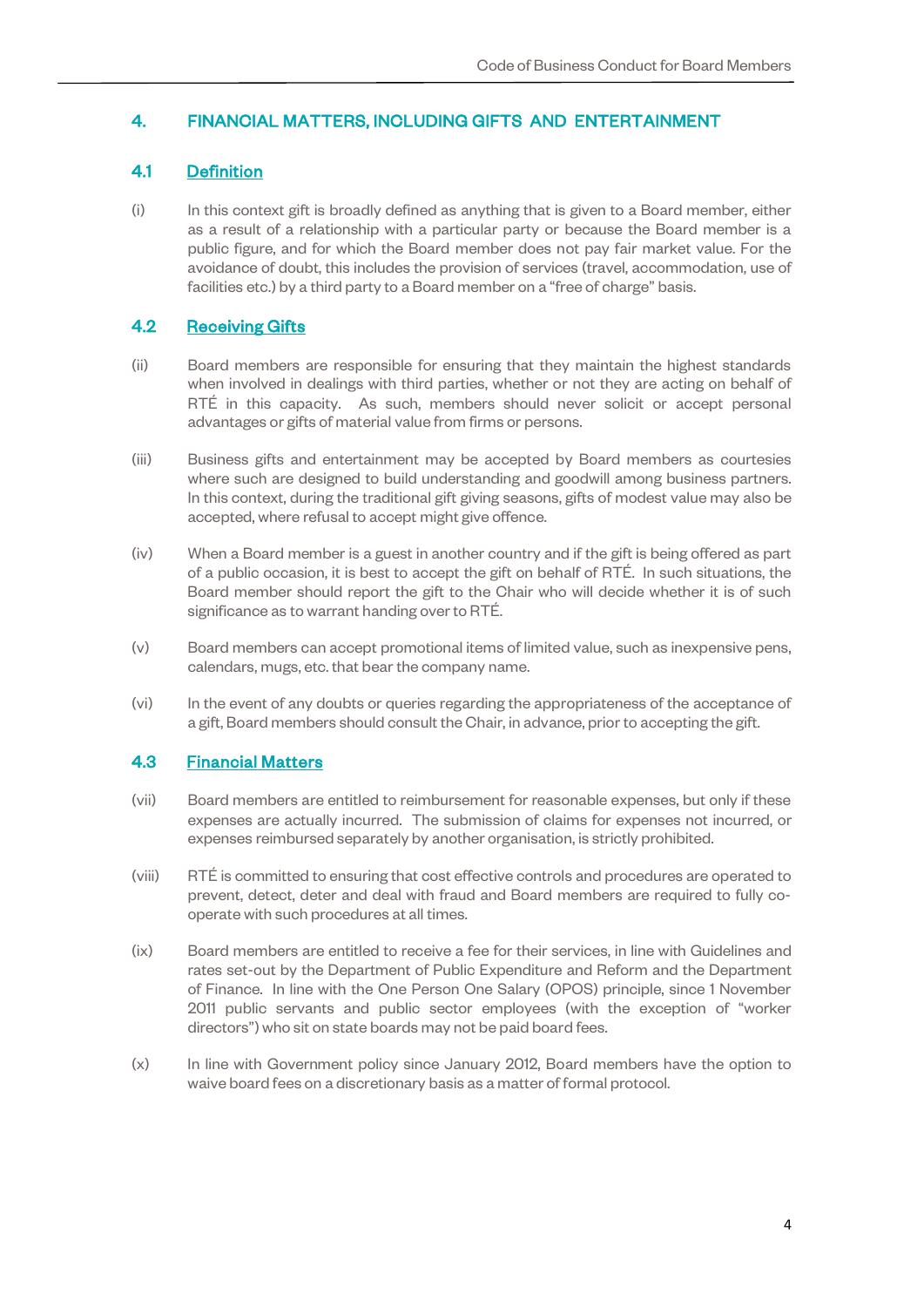# 5. STANDARDS OF BEHAVIOUR

## 5.1 Leadership and Public Service

(i) The Board is responsible for determining the specific values and standards for RTÉ, building on the core values and standards contained in this Code of Business Conduct. These values are re-enforced for RTÉ staff in the mission, vision and values document. Individual Board members are expected to show leadership by promoting these values and standards. They will act as a role model for all RTÉ personnel.

#### 5.2 Integrity and Obligations

Board members will be (and be seen to be) selfless and objective. They will adhere to the highest standards of personal and professional integrity. Specifically Board members will:

- demonstrate selflessness by taking decisions solely in terms of public interest. A Board member will not act in order to gain financial or other material benefit for himself/herself or family or friends;
- demonstrate integrity by not placing himself/herself under any financial or other obligation to any individual or organisation that might reasonably be thought to influence the performance of his/her duties;
- be objective decisions on public business will be taken solely on their merit; and
- commit to participate vigorously and energetically, but also ethically and honestly at all times.

#### 5.3 Register of Interests

Board members will declare any private, voluntary, charitable or political interest that might be material or relevant to the business of RTÉ.

The Ethics in Public Office Act 1995 requires all Board members to furnish a statement in writing of:

'The interests of the director and the interests of his or her spouse, or a child of the director or his or her spouse, of which he has actual knowledge, which could materially influence the person in or in relation to the performance of the functions of the directorship. This statement is required for each year or part of a year he or she holds or held the directorship'

Where necessary, each Board member will maintain an entry on a register of interests that will typically be a record of all relevant personal and business interests. If Board members are unsure as to the type of interests that they should declare, they will discuss this with the Chair and/or Director General or RTÉ Group Secretary.

Board members have legal requirements under the Companies Acts and requirements under the Ethics in Public Office Act 1995 and the Standards in Public Office Act 2001. The procedures set-out in Appendix 1 must be complied with in this regard.

#### 5.4 Conflicts of Interests

(i) Should a matter relating to the interest of the Chair arise, he/she should depute another Board member to chair the Board meeting and should absent himself/herself when the Board is deliberating or deciding on a matter in which the Chair or a person or body connected with the Chair has an interest.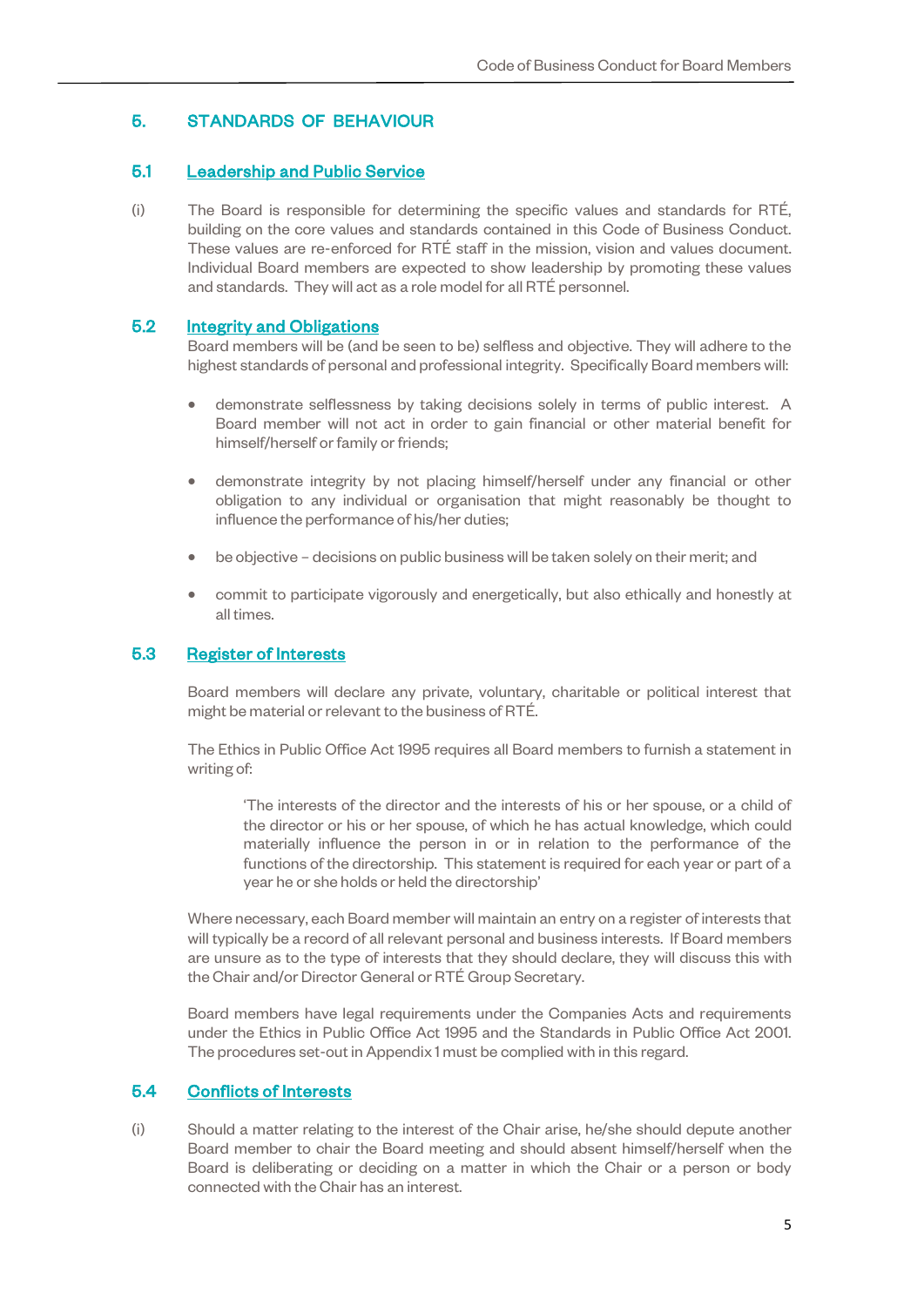- (i) Board documents on any case which relate to any dealings with the above interests (i.e. as detailed in section 5.3 above) should not be made available to the Board member concerned prior to a decision being taken. (Such documents should be taken to include those relating to cases involving competitors to the above interest). Decisions, once taken, should be notified to the Board member.
- (ii) As it is recognised that the interests of a Board member and persons connected with him/her can change at short notice, a Board member, should in cases where he/she receives documents relating to his/her interests or of those connected with him/her, return the documents to the RTÉ Group Secretary at the earliest opportunity.
- (iii) A Board member should absent himself/herself when the Board is deliberating or deciding on matters in which that member (other than in his/her capacity as a member of the Board) or a person or body connected with the member has an interest. In such cases a separate record (to which the Board member would not have access) should be maintained.
- (v) A Board member connected to a company, contractor or other third party contracting with RTÉ for business services (including, as an example, a Production Company tendering for independent commissioning contracts for Television and/or Radio programmes) should absent himself/herself in the event of any Board (or sub-Committee) discussion of the tender/contract and a separate record should be maintained.
- (iv) Where a question arises as to whether or not a case relates to the interests of a Board member or a person or body connected with that Board member, the Chair of the Board should determine the question.

Where a conflict of interest exists and the Board member does not declare his/her interest and/or offer to withdraw, the Chair should take appropriate action to ensure that the Board (and the Board member concerned) is not compromised.

The fundamental principle is that Board members should not use, or give the appearance of using, their public position to further their private interests.

# 5.5 Openness / Information

The Board has a duty to be as open as possible about its decisions and actions, giving reasons for decisions and restricting information only when the wider public interest clearly demands. The Board should make an explicit commitment to openness. There are limited circumstances where full disclosure of information is not appropriate.

The Board will communicate to stakeholders (i.e. Government Ministers, Civil Service and the public) in plain language, make information widely available and consult thoroughly. The Board will also comply with the Regulation of Lobbying Act 2015.

RTÉ is required to comply with legislation on the release of information to the public, including where applicable the Freedom of Information Act and the Data Protection legislation. This means having a clear policy on:

- the standards for responding speedily to enquiries and requests for information, as provided for in the principles of quality customer service for customers and clients of the public service;
- the criteria for withholding information and a mechanism for appealing against any decision of this kind; and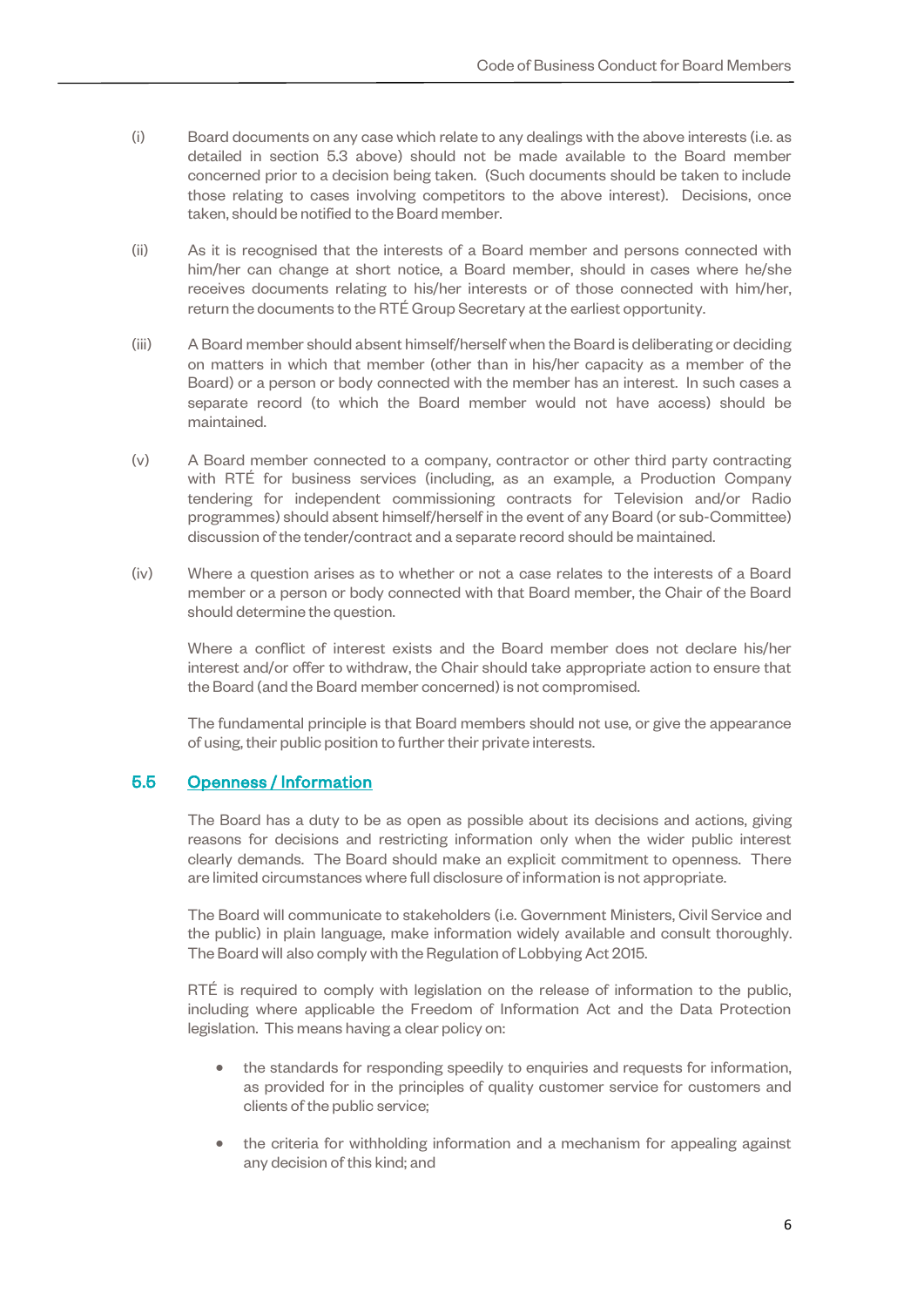• the criteria for charging for information to cover the costs of providing it.

It is important to have in place a procedure for dealing with complaints from the public. It is also important that the Board should review the procedures from time to time. Complaints should initially be dealt with by the officer responsible for the issue concerned; then, if the issue is not resolved, it should be considered by more senior staff.

## 5.6 Obligations

Board members should set-out their responsibilities regarding the Annual Report and the Group / RTÉ financial statements in the Statement of Board Members Responsibilities, contained therein.

Board members should review annually the effectiveness of RTÉ's system of internal controls, including financial, operational and compliance controls and risk management.

Board members must ensure that the Chair keeps the Minister for Communications, Energy and Natural Resources advised of matters arising in respect of RTÉ.

Board members should report that RTÉ is a going concern with supporting assumptions or qualifications, as necessary.

The Board should be supplied, in a timely fashion, with information which is of a suitable quality, to enable Board members to satisfactorily discharge their duties.

The Board is responsible for compliance with all statutory obligations applicable to RTÉ. Where individual Board members become aware of non-compliance with any such obligation, they should immediately bring this to the attention of their fellow Board members with a view to having the matter rectified. In the event that the matter is not rectified, it should also be brought to the attention of the Minister for Communications, Energy and Natural Resources. For this reason, a Board member should seek to make every reasonable effort to attend all Board meetings.

# 5.7 Loyalty

Board members have a responsibility to be loyal to RTÉ and be fully committed to all its business activities. A Board member should be aware of his/her duty to conform to the highest standards of business ethics.

Board members must respect their fellow Board members and employees of RTÉ and the role they play, treating them with courtesy at all times. A Board member, may also be called upon to represent the Board in dealing with the public and/or other external organisation. In these circumstances, it is a Board member's duty to maintain the reputation of the organisation by treating people in a helpful and courteous manner; on a timely, reliable and, where appropriate, confidential basis; and in an open and efficient way.

#### 5.8 Fairness

This Code of Business Conduct places an onus on Board members to ensure compliance with employment equality and equal status legislation, commitment to fairness in all business dealings, and the valuing and treatment of all customers equally.

## 5.9 Work Environment / External Environment

Board members will place the highest priority on promoting and preserving the health and safety of employees, ensure that community concerns are fully considered and provide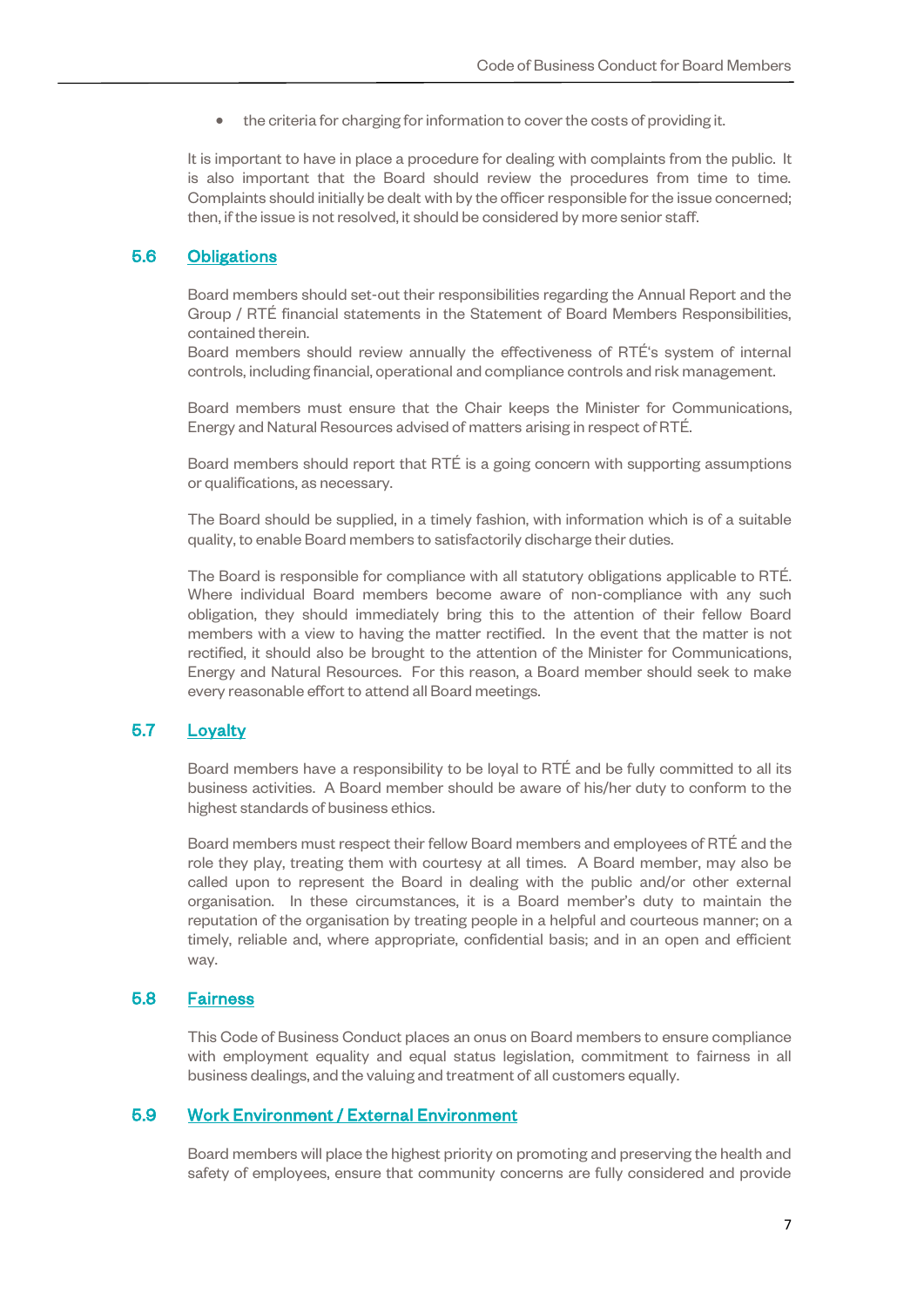arrangements to ensure minimal detrimental impact on the environment from the state body's operations.

# 5.10 Access to Independent Advice

Board members have access to the advice and services of the RTÉ Group Secretary, who is responsible to the Board for ensuring Board procedures are followed and applicable rules and regulations are complied with.

In urgent or sensitive situations where concerns arise which cannot be appropriately addressed through normal channels, particularly regarding possible financial improprieties, these should be directed to the RTÉ Group Secretary.

Board members, in furtherance of their duties may take independent professional advice, if necessary, at the reasonable expense of RTÉ. Where a Board member deems it appropriate to seek such independent professional advice he/she will notify the Chair and RTÉ Group Secretary who will facilitate the engagement of such professional advice by the Board member.

## 6. REVIEW OF CODE

This Code of Business Conduct was approved by the Board on 2 June 2016 and will be reviewed by the Board on a periodic basis.